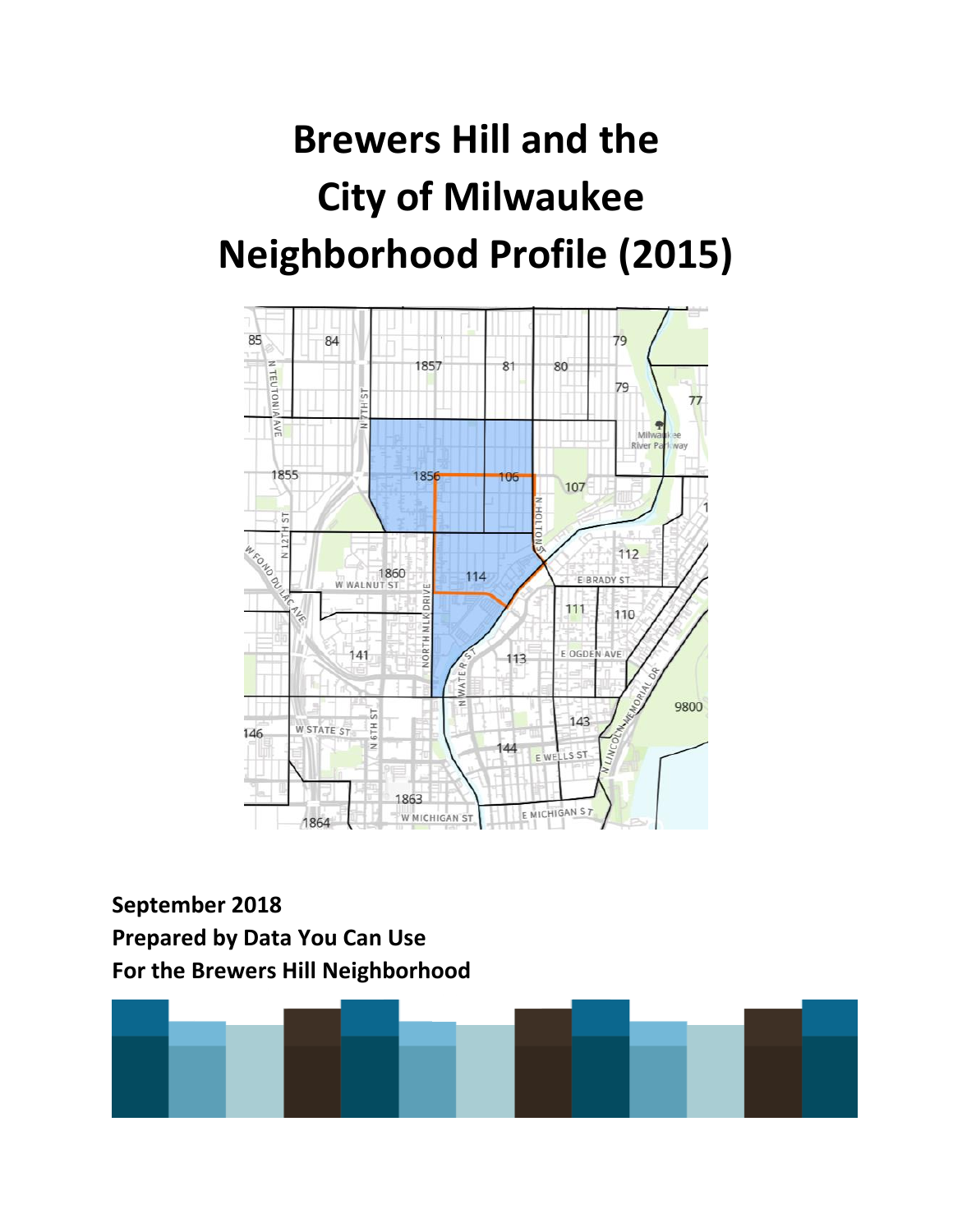**Carrie Koss Vallejo, and Kathleen Pritchard contributed to this report. Please direct questions or comments about this report to:**

> **Carrie Koss Vallejo** Carrie@datayoucanuse.org **(414) 301-1733**

#### **Data source used in this analysis:**

American Community Survey 5 year estimates for 2015 were used in this report. Note that data are based on *estimates* from the American Fact Finder survey. Margins of error are not readily available but can be calculated as needed for this custom geography.

American Fact Finder tables referenced in this report include: B01001, B03002, B08201, B11001, B15001, B17001, B25041, B25063, S2301, S2401 S2501, S2504, S2506. [www.Factfinder.census.gov](http://www.factfinder.census.gov/) 

Where there is insufficient data it is reported as NA.

#### **Geography used in this analysis:**

Census tracts: 106,114 and 1856 were used to define the geographic area for the Brewers Hill Neighborhood.

The Census tracts that were used to gather this data (106, 114 and 1856) include sections of Brewers Hill, Halyard Park and Harambee. Historic Brewers Hill is bounded by Pleasant/Hubbard/Reservoir on the South, North Avenue on the North, Dr. Martin Luther King Junior Drive on the West and Holton on the East, which are indicated by the orange lines on the front cover map. Thus, census tracts used in this analysis include adjacent neighborhoods.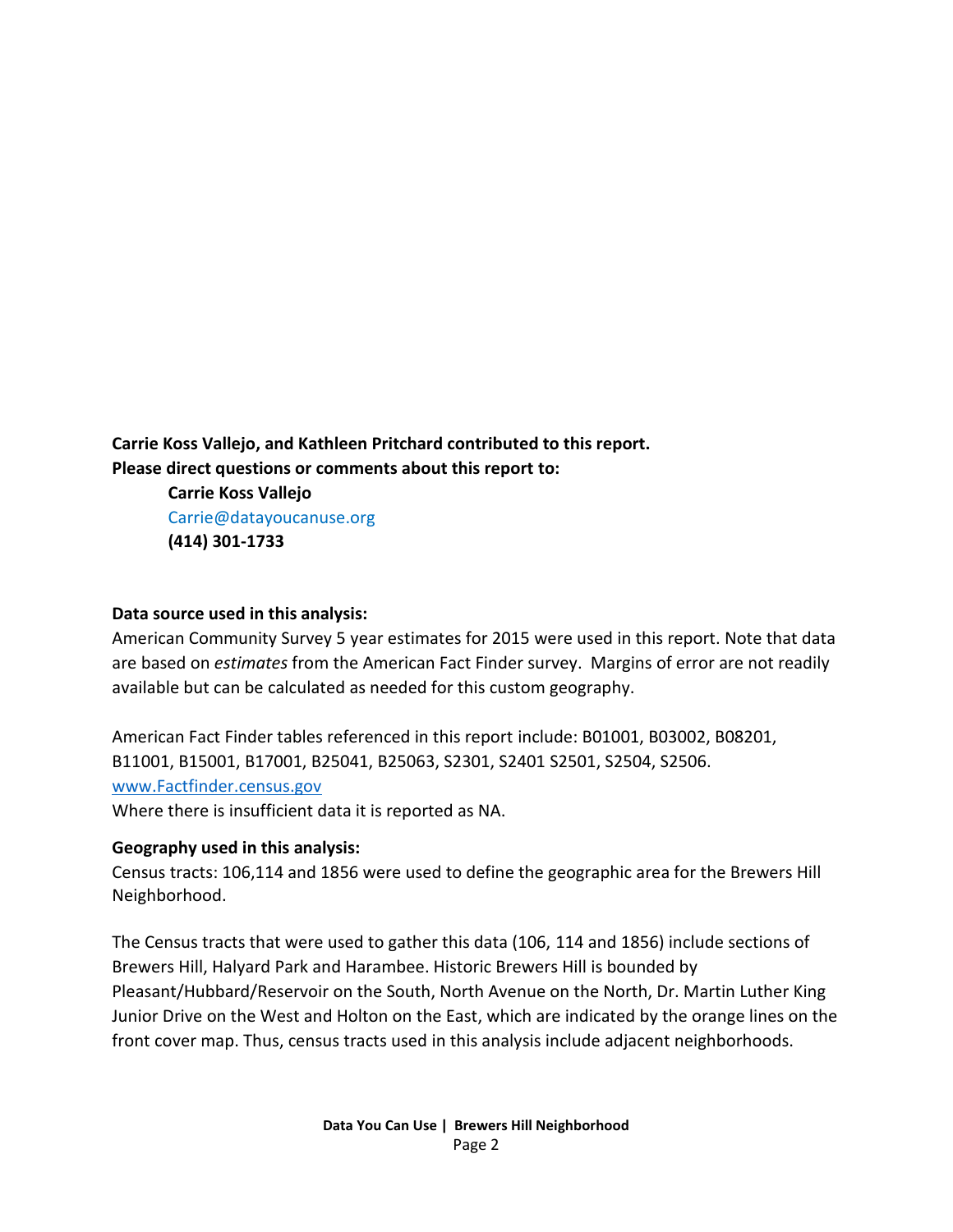# Table of Contents

# Selected characteristics for Brewers Hill and the City of Milwaukee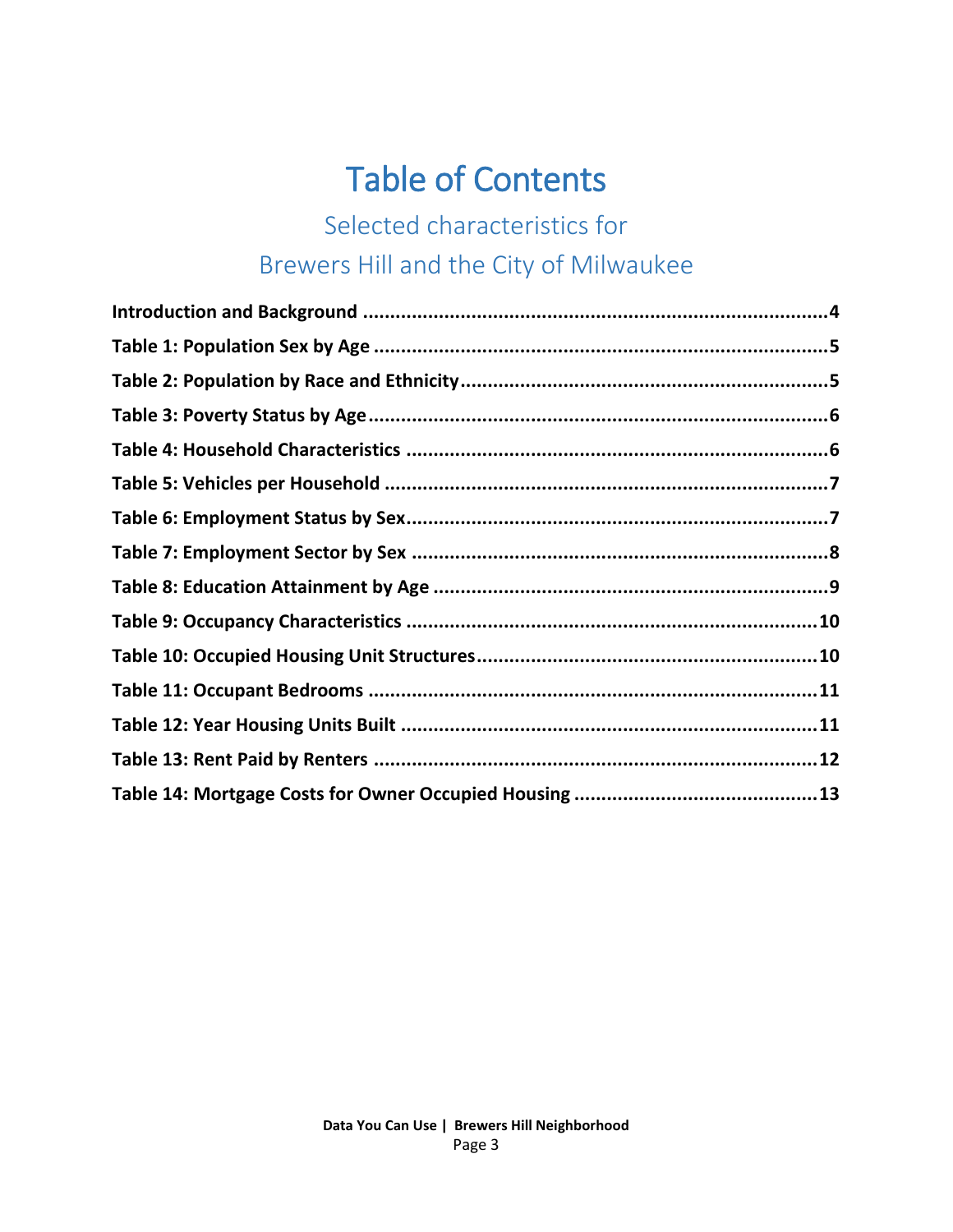#### Introduction and Background

This report was prepared by DATA YOU CAN USE, INC, with the support of the Community Development Alliance in conjunction with the Turning the Corner cross-site study.

The framework is based on input and advice from community organizers working in the neighborhoods supported by Milwaukee's Community Development Block Grant (CDBG) program. In partnership with the Nonprofit Center of Milwaukee, nine Neighborhood Strategic Planning (NSP) areas participated in the design and development of this template. Partners met to describe the data they wanted – data that would be useful to them in their planning, organizing, and fund development work. They also helped guide the format.

This *is* "data you can use" they concluded. It can be used with their staff, their partners, their funders, their elected officials and the residents of their neighborhoods. It can be used to supplement and support the stories and anecdotes of residents, to build a case for needed resources, and to identify more questions.

The process was replicated and refined for three neighborhoods participating in the Building Neighborhood Capacity Program (BNCP) and additional specialized data requests were added. In February of 2017, organizations representing the Zilber Neighborhood Initiative reviewed the templates, refined their geographic boundaries and requested additional specialized data. This report is a product of that process and after review by the neighborhood organization it will be posted on our website, [DataYouCanUse.org.](file:///C:/Users/carri/Desktop/Projects%20and%20Old%20Laptop%20files/Zilber%20Neighborhood%20Profiles/Zilber%20Neighborhood%20profiles/DataYouCanUse.org)

Plans are underway to expand this effort to additional neighborhoods and to explore how the data can be made interactive. There is also an identified "wish list" for additional data that would help organizers and residents plan their strategies and tell their story. The content and format are better because of the input of the neighborhood organizers and residents who contributed. We welcome your feedback.

Thank you.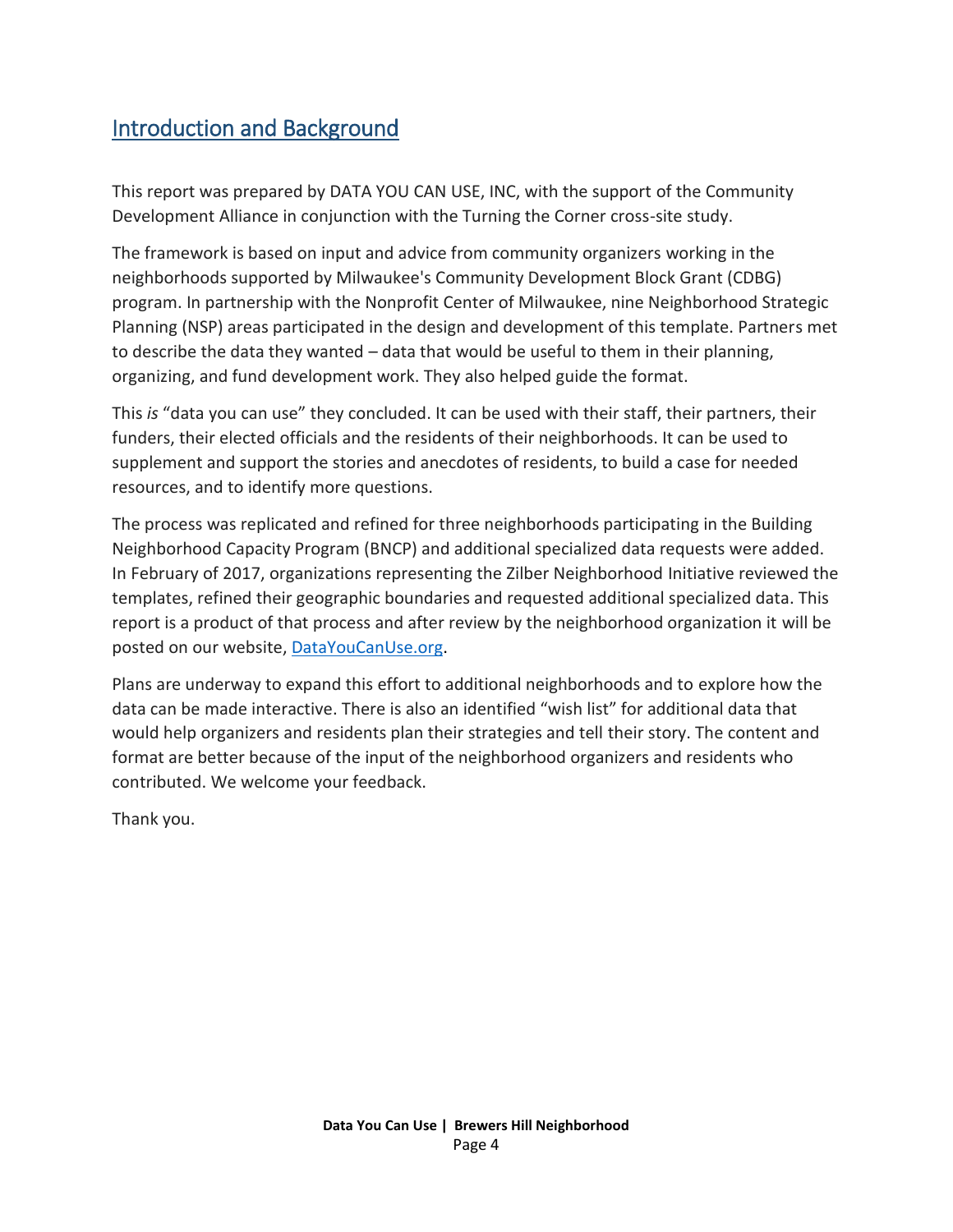#### Table 1: Population by Race and Ethnicity

Brewers Hill has a less diverse population than the City; 93% of residents are Black (45%) or White (48%). Across the City, 86% of residents identify as Black (39%) and White (47%).

|                                     | <b>Brewers Hill</b> |              | <b>City of Milwaukee</b> |              |
|-------------------------------------|---------------------|--------------|--------------------------|--------------|
|                                     | Count               | <b>Share</b> | Count                    | <b>Share</b> |
| Race                                | 4,177               |              | 599,498                  |              |
| American Indian and Alaska Native   | 1                   | $0.0\%$      | 3,496                    | 0.6%         |
| Asian                               | 12                  | 0.3%         | 21,589                   | 3.6%         |
| <b>Black or African American</b>    | 1,896               | 45.4%        | 235,434                  | 39.3%        |
| White                               | 1,990               | 47.6%        | 280,922                  | 46.9%        |
| Some other race                     | 147                 | 3.5%         | 36,341                   | 6.1%         |
| Two or more races                   | 131                 | 3.1%         | 21,716                   | 3.6%         |
|                                     |                     |              |                          |              |
| <b>Hispanic or Latino Ethnicity</b> | 293                 | 7.0%         | 107,787                  | 18.0%        |

*Data Source: 2015 American Community Survey Estimates, US Census Bureau*

#### <span id="page-4-0"></span>Table 2: Population Sex by Age

For both males and females, those in the age group 25-34 represent the greatest percent of the population in Brewers Hill with shares much higher than the citywide distribution.

|                              | <b>Brewers Hill</b> |              | <b>City of Milwaukee</b> |              |
|------------------------------|---------------------|--------------|--------------------------|--------------|
| <b>Population Sex by Age</b> | Count               | <b>Share</b> | Count                    | <b>Share</b> |
| Total:                       | 4,177               |              | 599,498                  |              |
| Male:                        | 2,110               | 50.5%        | 288,242                  | 48.1%        |
| Under 5 years                | 41                  | 1.9%         | 23,773                   | 8.2%         |
| 5 to 9 years                 | 134                 | 6.4%         | 22,980                   | 8.0%         |
| 10 to 14 years               | 77                  | 3.6%         | 21,361                   | 7.4%         |
| 15 to 17 years               | 89                  | 4.2%         | 12,597                   | 4.4%         |
| 18 to 20 years               | $\mathbf{1}$        | 0.0%         | 16425                    | 5.7%         |
| 21 to 24 years               | 180                 | 8.5%         | 20,,716                  | 7.2%         |
| 25 to 34 years               | 670                 | 31.8%        | 47,612                   | 16.5%        |
| 35 to 54 years               | 556                 | 26.4%        | 70,296                   | 24.4%        |
| 55 to 66 years               | 269                 | 12.7%        | 33,582                   | 11.7%        |
| 67 years and older           | 93                  | 4.4%         | 18,900                   | 6.6%         |
|                              |                     |              |                          |              |
| Female:                      | 2,067               | 49.5%        | 311,256                  | 51.9%        |
| Under 5 years                | 166                 | 8.0%         | 23,070                   | 7.4%         |
| 5 to 9 years                 | 92                  | 4.5%         | 21,557                   | 6.9%         |
| 10 to 14 years               | 81                  | 3.9%         | 20,981                   | 6.7%         |
| 15 to 17 years               | 51                  | 2.5%         | 12,658                   | 4.1%         |
| 18 to 20 years               | 25                  | 1.2%         | 16,662                   | 5.4%         |
| 21 to 24 years               | 219                 | 10.6%        | 22,379                   | 7.2%         |
| 25 to 34 years               | 529                 | 25.6%        | 52,585                   | 16.9%        |
| 35 to 54 years               | 404                 | 19.5%        | 75,913                   | 24.4%        |
| 55 to 66 years               | 331                 | 16.0%        | 36,320                   | 11.7%        |
| 67 years and older           | 169                 | 8.2%         | 29,131                   | 9.4%         |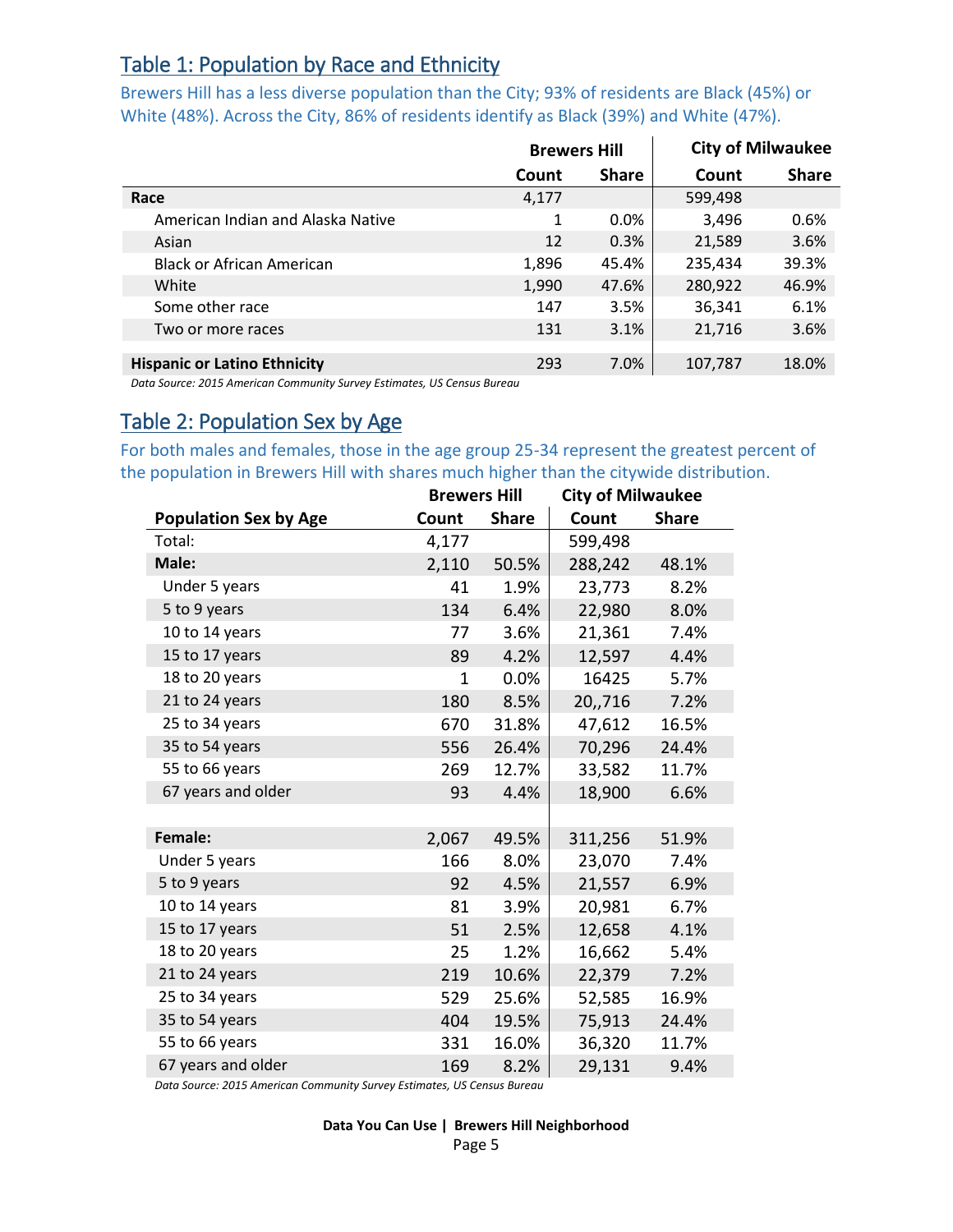#### Table 3: Poverty Status by Age

The percentage of residents who live in poverty in Brewers Hill (24%) is lower than the City of Milwaukee rate (29%).  $\mathbf{r}$ 

|                                       |       | <b>Brewers Hill</b> | <b>City of Milwaukee</b> |         |  |
|---------------------------------------|-------|---------------------|--------------------------|---------|--|
| <b>Residents Living Below Poverty</b> | Count | <b>Percent</b>      | Count                    | Percent |  |
| Total residents:                      | 4,172 |                     | 583,396                  |         |  |
| Residents with income in the past     | 985   | 23.6%               | 167,669                  | 28.7%   |  |
| 12 months below poverty level:        |       |                     |                          |         |  |
| Under 5 years                         | 55    | 5.6%                | 20,782                   | 12.4%   |  |
| 5 to 11 years                         | 71    | 7.2%                | 25,844                   | 15.4%   |  |
| 12 to 14 years                        | 81    | 8.2%                | 9,983                    | 6.0%    |  |
| 15 to 17 years                        | 57    | 5.8%                | 8,767                    | 5.3%    |  |
| 18 to 24 years                        | 106   | 10.8%               | 27,227                   | 16.2%   |  |
| 25 to 34 years                        | 177   | 18.0%               | 23,628                   | 14.1%   |  |
| 35 to 44 years                        | 114   | 11.6%               | 16,858                   | 10.1%   |  |
| 45 to 54 years                        | 93    | 9.4%                | 15,069                   | 9.0%    |  |
| 55 to 64 years                        | 115   | 11.7%               | 11,999                   | 7.2%    |  |
| 65 to 74 years                        | 55    | 5.6%                | 3,891                    | 2.3%    |  |
| 75 years and over                     | 61    | 6.2%                | 3,621                    | 2.2%    |  |

*Data Source: 2015 American Community Survey Estimates, US Census Bureau*

#### Table 4: Household Characteristics

#### Households headed by female householders make up 15% of Brewers Hill households, lower than the City rate (22%).

|                              |              | <b>Brewers Hill</b> |              | <b>City of Milwaukee</b> |
|------------------------------|--------------|---------------------|--------------|--------------------------|
| <b>Population Households</b> |              | <b>Units</b>        |              | <b>Units</b>             |
| Total:                       |              | 2,018               |              | 230,807                  |
| Family households:           |              | 732                 |              | 128,717                  |
| Married-couple family        |              | 345                 |              | 63,998                   |
| Other family:                |              | 387                 |              | 64,719                   |
| Male householder, no wife    |              |                     |              |                          |
| present                      |              | 80                  | 14,152       |                          |
| Female householder, no       |              |                     |              |                          |
| husband present              |              | 307                 | 50,567       |                          |
| Nonfamily households:        |              | 1,286               |              | 102,090                  |
| Householder living alone     |              | 1,005               |              | 81,507                   |
| Householder not living alone |              | 281                 |              | 20,583                   |
|                              |              |                     |              |                          |
| <b>Households by Sex</b>     | <b>Units</b> | Percent             | <b>Units</b> | Percent                  |
| Male householder             | 80           | 4.0%                | 14,152       | 6.1%                     |
| Female householder           | 307          | 15.2%               | 50,567       | 21.9%                    |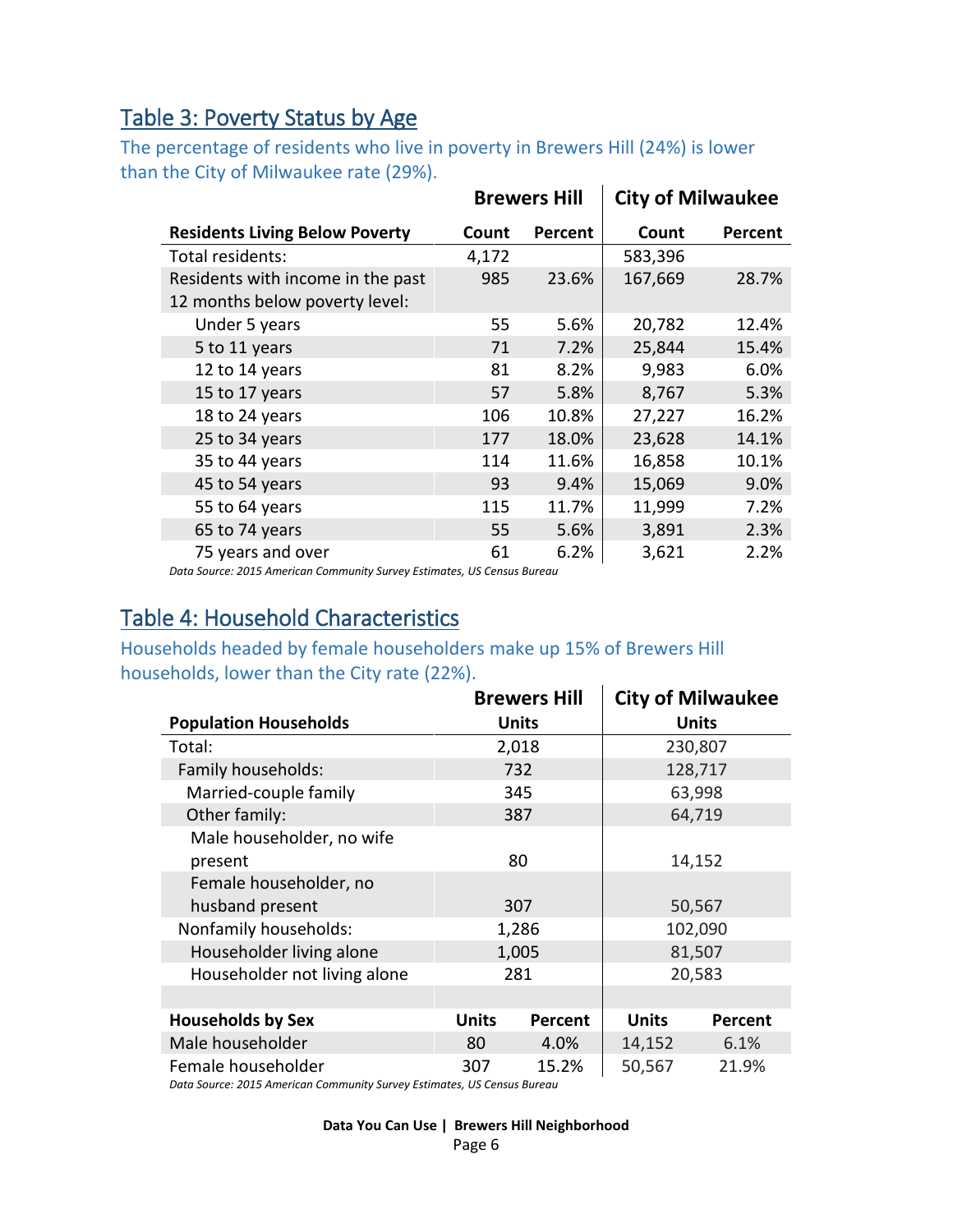#### Table 5: Vehicles per Household

Almost a quarter (22%) of households in Brewers Hill have no vehicle available, slightly higher than the citywide rate of 19%.

|              |         | <b>City of Milwaukee</b> |         |  |
|--------------|---------|--------------------------|---------|--|
| <b>Units</b> | Percent | <b>Units</b>             | Percent |  |
| 2,018        |         | 230,807                  |         |  |
| 449          | 22.2%   | 42,786                   | 18.5%   |  |
| 916          | 45.4%   | 103,319                  | 44.8%   |  |
| 530          | 26.3%   | 65,208                   | 28.3%   |  |
| 106          | 5.3%    | 15,016                   | 6.5%    |  |
| 17           | 0.8%    | 4,478                    | 1.9%    |  |
|              |         | <b>Brewers Hill</b>      |         |  |

*Data Source: 2015 American Community Survey Estimates, US Census Bureau*

#### Table 6: Employment Status by Sex

A slightly higher percentage of those age 20-64 are in the workforce in Brewers Hill (79%) than in the city as a whole (76%). The percentage of females in the labor force, with children under the age of six in Brewers Hill (67%) is lower than in the City (76%).

|                                                                          | <b>Brewers Hill</b> |       |        |        |            |              | <b>City of Milwaukee</b> |        |         |         |  |
|--------------------------------------------------------------------------|---------------------|-------|--------|--------|------------|--------------|--------------------------|--------|---------|---------|--|
|                                                                          |                     | In    | Not in |        |            |              | In                       | Not in |         |         |  |
|                                                                          |                     | labor | labor  |        | <b>Not</b> |              | labor                    | labor  |         | Not     |  |
|                                                                          | <b>Total</b>        | force | force  | $UnR*$ | working    | <b>Total</b> | force                    | force  | $UnR^*$ | working |  |
| Age 20 to                                                                |                     |       |        |        |            |              |                          |        |         |         |  |
| 64 years                                                                 | 3,139               | 79.0% | 21.0%  | 12.4%  | 33.4%      | 362,575      | 75.9%                    | 24.1%  | 11.1%   | 35.2%   |  |
| <b>SEX</b>                                                               |                     |       |        |        |            |              |                          |        |         |         |  |
| Male                                                                     | 1,667               | 79.9% | 20.1%  | 11.0%  | 31.1%      | 174,018      | 77.7%                    | 22.3%  | 12.0%   | 34.3%   |  |
| Female                                                                   | 1,472               | 78.0% | 22.0%  | 13.9%  | 35.9%      | 188,557      | 74.3%                    | 25.7%  | 10.2%   | 35.9%   |  |
| With                                                                     |                     |       |        |        |            |              |                          |        |         |         |  |
| kids under                                                               |                     |       |        |        |            |              |                          |        |         |         |  |
| 6 yrs                                                                    | 310                 | 66.5% | 33.5%  | 26.7%  | 60.2%      | 65,837       | 76.0%                    | 24.0%  | 13.1%   | 37.1%   |  |
| Data Source: 2015, American Community Survey Estimates, US Census Rureau |                     |       |        |        |            |              |                          |        |         |         |  |

*Data Source: 2015 American Community Survey Estimates, US Census Bureau*

\*UnR stands for "Unemployment Rate," or percentage of the labor force that is unemployed and actively seeking employment.

Not working is the percentage of people who are not in the labor force, combined with those who are unemployed.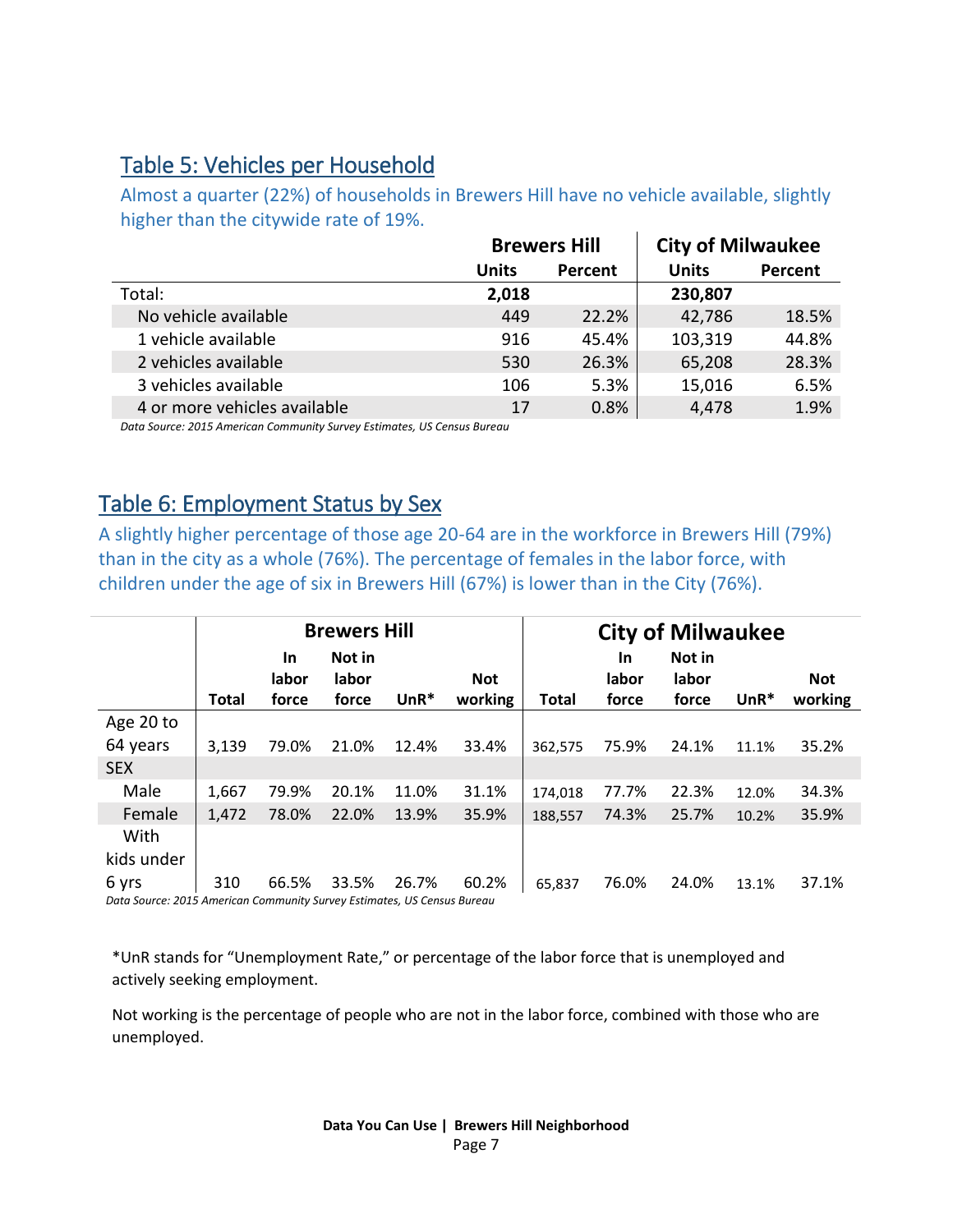#### Table 7: Employment Sector by Sex

Management, business, science and arts occupations are the positions with the highest earnings, and 46% of the residents of Brewers Hill are employed in that sector, higher than the citywide rate of 30%.

|                                                                        |       |                     | <b>Brewers Hill</b> |        |                           | <b>City of Milwaukee</b> |                     |       |        |                    |
|------------------------------------------------------------------------|-------|---------------------|---------------------|--------|---------------------------|--------------------------|---------------------|-------|--------|--------------------|
| <b>Employed</b><br>Population by<br>Occupation                         | Total | Percent<br>Employed | Male                | Female | <b>Median</b><br>earnings | Total                    | Percent<br>Employed | Male  | Female | Median<br>earnings |
| Civilian employed<br>population 16 years<br>and over:                  | 2,052 |                     | 51.5%               | 48.5%  | \$39,548                  | 257,610                  |                     | 48.3% | 51.7%  | \$27,285           |
| Management,<br>business, science,<br>and arts occupations:             | 949   | 46.2%               | 52.2%               | 47.8%  | \$54,499                  | 77,758                   | 30.2%               | 41.8% | 58.2%  | \$44,288           |
| Service occupations:                                                   | 375   | 18.3%               | 28.8%               | 71.2%  | \$17,037                  | 62,232                   | 24.2%               | 41.1% | 58.9%  | \$17,061           |
| Sales and office<br>occupations:                                       | 525   | 25.6%               | 49.1%               | 50.9%  | \$39,877                  | 59,235                   | 23.0%               | 33.9% | 66.1%  | \$25,144           |
| Natural resources,<br>construction, and<br>maintenance<br>occupations: | 99    | 4.8%                | 100.0%              | 0.0%   | #VALUE!                   | 14,357                   | 5.6%                | 93.7% | 6.3%   | \$31,440           |
| Production,<br>transportation, and<br>material moving<br>occupations:  | 104   | 5.1%                | 94.2%               | 5.8%   | \$31,104                  | 44,028                   | 17.1%               | 74.4% | 25.6%  | \$26,075           |

*Data Source: 2015 American Community Survey Estimates, US Census Bureau*

NA = Data not available.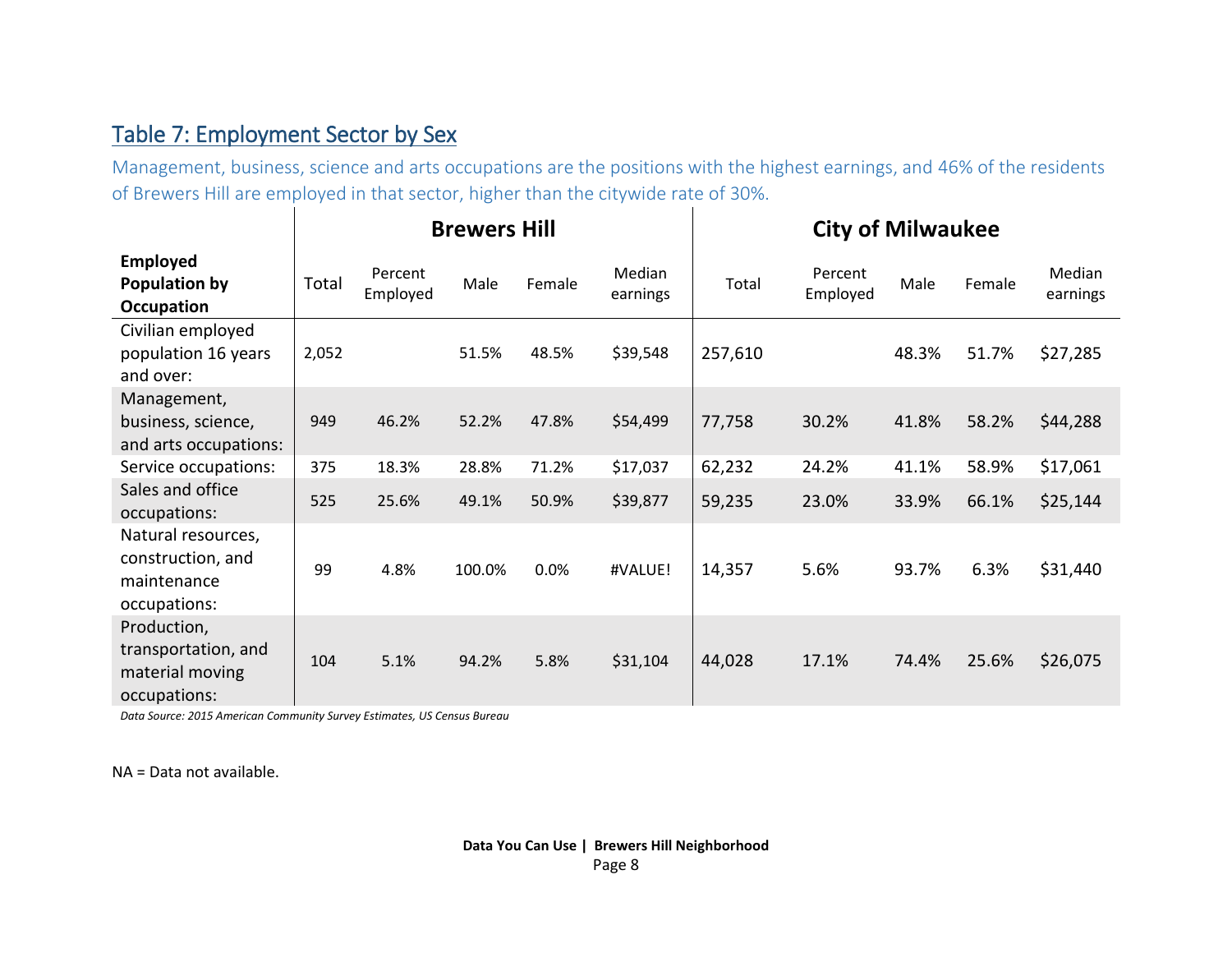### <span id="page-8-0"></span>Table 8: Educational Attainment by Age

The percentage of Brewers Hill residents who have earned a Bachelor's degree or higher is larger for all age groups when compared to the City of Milwaukee. The difference is greater among the younger populations.

|                                             |                     |         |         | City of          |
|---------------------------------------------|---------------------|---------|---------|------------------|
|                                             | <b>Brewers Hill</b> |         |         | <b>Milwaukee</b> |
|                                             | Count               | Percent | Count   | Percent          |
| Total:                                      | 3,446               |         | 440,521 |                  |
| 18 to 24 years:                             | 425                 |         | 76,182  |                  |
| Less than high school diploma               | 21                  | 4.9%    | 12,718  | 16.7%            |
| High school graduate (includes equivalency) | 73                  | 17.2%   | 21,419  | 28.1%            |
| Some college, no bachelor's degree          | 213                 | 50.1%   | 35,399  | 46.5%            |
| Bachelor's degree or higher                 | 118                 | 27.8%   | 6,646   | 8.7%             |
| 25 to 34 years:                             | 1,199               |         | 100,197 |                  |
| Less than high school diploma               | 103                 | 8.6%    | 13,098  | 13.1%            |
| High school graduate (includes equivalency) | 159                 | 13.3%   | 24,483  | 24.4%            |
| Some college, no bachelor's degree          | 289                 | 24.1%   | 31,940  | 31.9%            |
| Bachelor's degree or higher                 | 648                 | 54.0%   | 30,676  | 30.6%            |
| 35 to 64 years:                             | 1,541               |         | 207,437 |                  |
| Less than high school diploma               | 250                 | 16.2%   | 37,177  | 17.9%            |
| High school graduate (includes equivalency) | 403                 | 26.2%   | 63,210  | 30.5%            |
| Some college, no bachelor's degree          | 393                 | 25.5%   | 62,657  | 30.2%            |
| Bachelor's degree or higher                 | 495                 | 32.1%   | 44,393  | 21.4%            |
| 65 years and over:                          | 281                 |         | 56,705  |                  |
| Less than high school diploma               | 113                 | 40.2%   | 14,812  | 26.1%            |
| High school graduate (includes equivalency) | 45                  | 16.0%   | 20,235  | 35.7%            |
| Some college, no bachelor's degree          | 68                  | 24.2%   | 11,891  | 21.0%            |
| Bachelor's degree or higher                 | 55                  | 19.6%   | 9,767   | 17.2%            |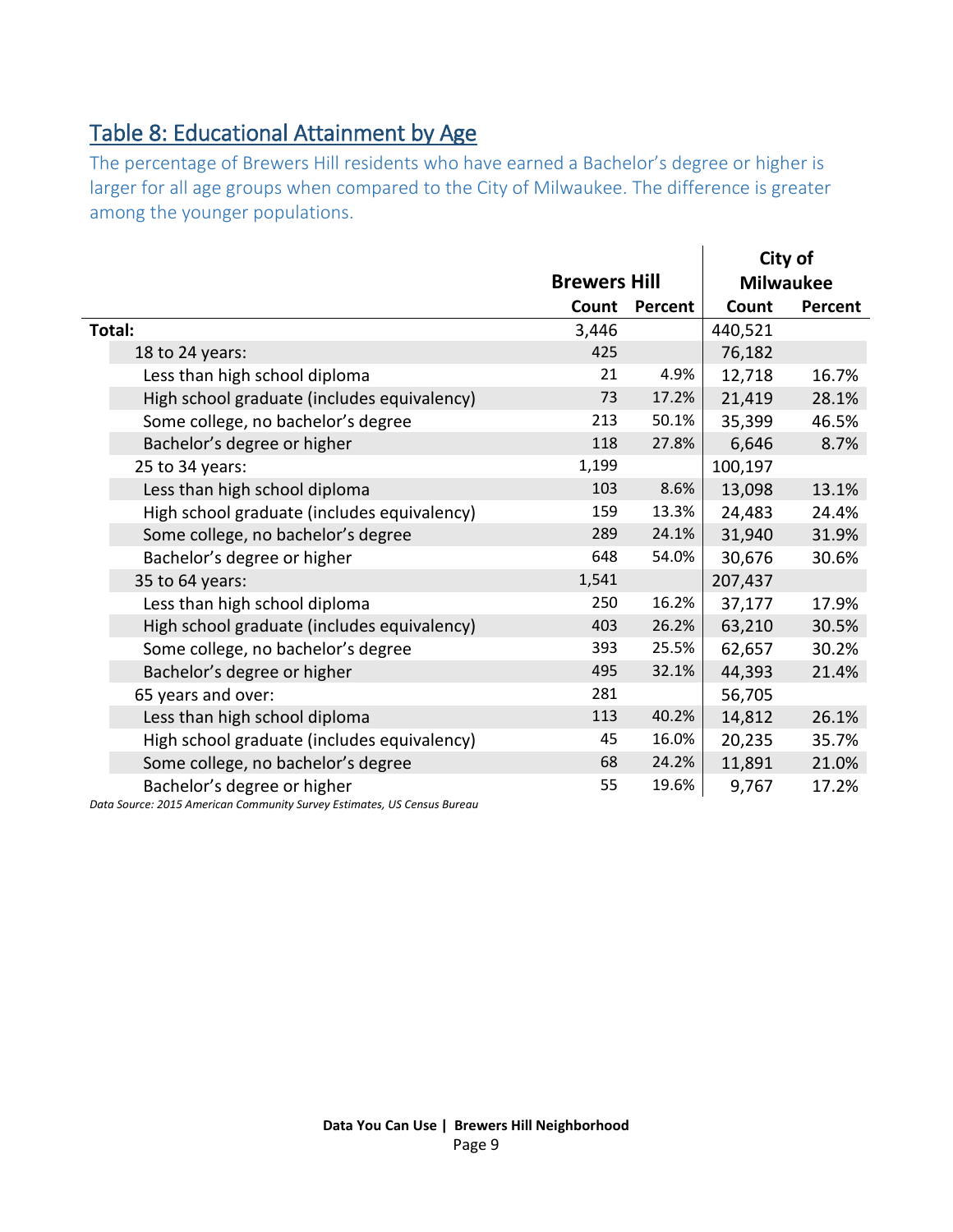#### <span id="page-9-1"></span>Table 9: Occupancy Characteristics

The percentage of housing stock occupancy in Brewers Hill (89%) is nearly the same as the citywide rate of 90%. The percent renter occupied is greater in Brewers Hill.

|                       |       | <b>Brewers Hill</b> |              | <b>City of Milwaukee</b> |
|-----------------------|-------|---------------------|--------------|--------------------------|
| <b>Housing Status</b> | Units | Percent             | <b>Units</b> | Percent                  |
| Total housing units   | 2,282 |                     | 257,952      |                          |
| Vacant units          | 264   |                     | 27,145       |                          |
| Owner and renter      | 2,018 | 88.4%               | 230,807      | 89.5%                    |
| Owner occupied        | 626   | 31.0%               | 97,606       | 42.3%                    |
| Renter occupied       | 1,392 | 69.0%               | 133,201      | 57.7%                    |

*Data Source: 2015 American Community Survey Estimates, US Census Bureau*

#### <span id="page-9-0"></span>Table 10: Occupied Housing Unit Structures

In Brewers Hill, single detached homes make up under a third of housing stock, (28%), less than the percentage of single detached homes in the City's housing stock (42%).  $\overline{\phantom{a}}$ 

|                    |              | <b>Brewers Hill</b> |              |              | <b>City of Milwaukee</b> |              |
|--------------------|--------------|---------------------|--------------|--------------|--------------------------|--------------|
|                    | <b>Total</b> | <b>OO</b>           | Rented       | <b>Total</b> | 00                       | Rented       |
|                    | <b>Units</b> | <b>Units</b>        | <b>Units</b> | <b>Units</b> | <b>Units</b>             | <b>Units</b> |
| Occupied units     | 2,018        | 626                 | 1,392        | 230,807      | 97,606                   | 133,201      |
| UNITS IN STRUCTURE |              |                     |              |              |                          |              |
| 1, detached        | 27.7%        | 45.2%               | 19.8%        | 42.1%        | 76.6%                    | 16.7%        |
| 1, attached        | 6.5%         | 9.0%                | 5.5%         | 6.7%         | 5.6%                     | 7.5%         |
| 2 apartments       | 15.0%        | 16.1%               | 14.4%        | 19.3%        | 10.8%                    | 25.5%        |
| 3 or 4 apartments  | 4.6%         | 2.8%                | 5.4%         | 7.3%         | 1.1%                     | 11.8%        |
| 5 to 9 apartments  | 6.1%         | 4.6%                | 6.7%         | 6.1%         | 0.7%                     | 10.0%        |
| 10 or more         |              |                     |              |              |                          |              |
| apartments         | 40.0%        | 22.2%               | 48.0%        | 18.3%        | 4.6%                     | 28.3%        |
| Mobile home/other  | 0.2%         | 0.0%                | 0.2%         | 0.3%         | 0.6%                     | 0.2%         |

OO= Owner Occupied.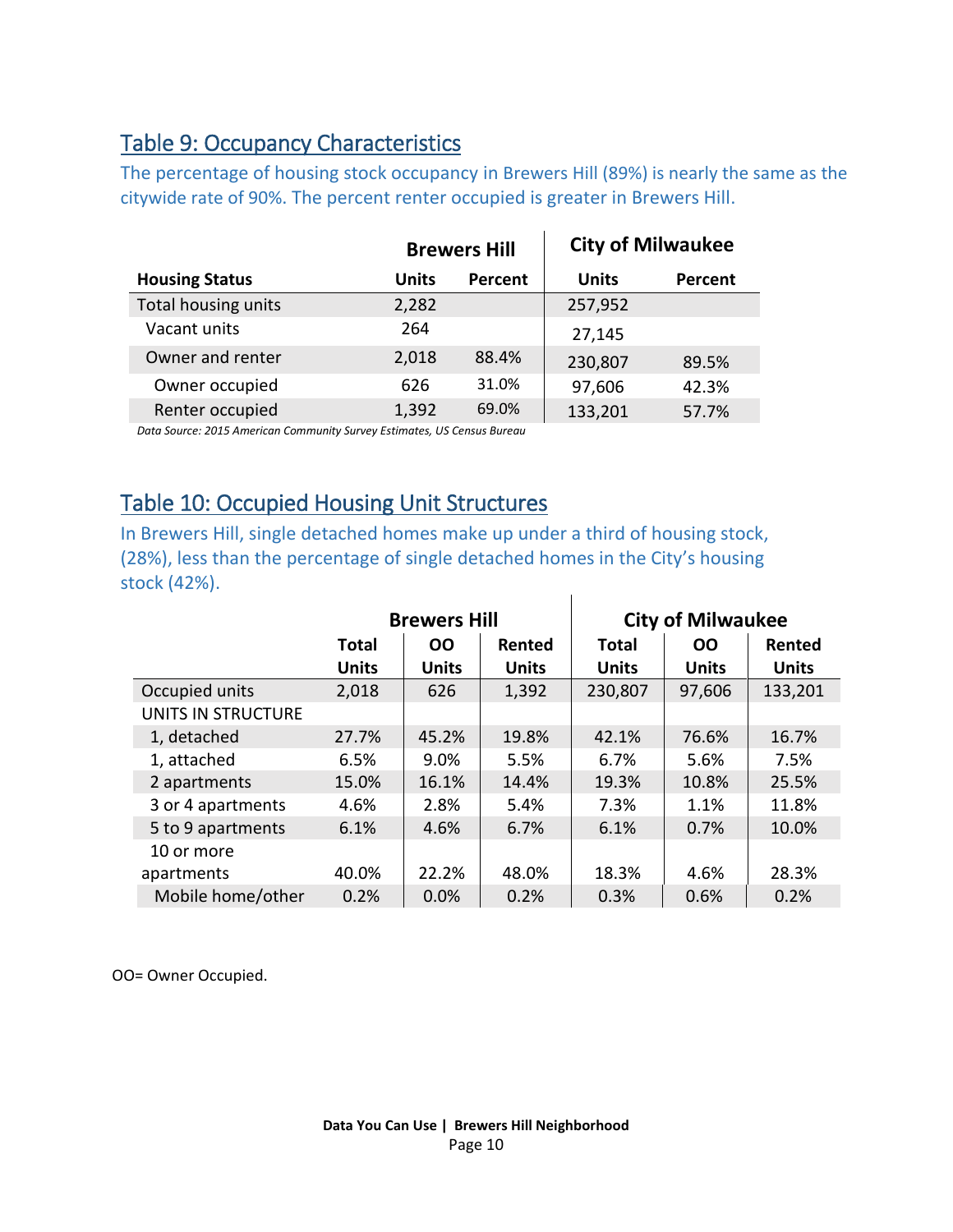#### <span id="page-10-0"></span>Table 11: Occupant Bedrooms

The greatest percentage of houses in Brewers Hill (36%) has two bedrooms, the same as the citywide percentage (36%).

|                          |       | <b>Brewers Hill</b> | <b>City of Milwaukee</b> |         |
|--------------------------|-------|---------------------|--------------------------|---------|
| <b>Occupant Bedrooms</b> | Count | Percent             | Count                    | Percent |
| Total:                   | 2,282 |                     | 257,952                  |         |
| No bedroom               | 132   | 5.8%                | 7,972                    | 3.1%    |
| 1 bedroom                | 616   | 27.0%               | 42,355                   | 16.4%   |
| 2 bedrooms               | 817   | 35.8%               | 92,648                   | 35.9%   |
| 3 bedrooms               | 586   | 25.7%               | 86,183                   | 33.4%   |
| 4 bedrooms               | 109   | 4.8%                | 23,026                   | 8.9%    |
| 5 or more bedrooms       | 22    | 1.0%                | 5,768                    | 2.2%    |

*Data Source: 2015 American Community Survey Estimates, US Census Bureau*

#### <span id="page-10-1"></span>Table 12: Year Housing Units Built

Over half (53%) of the occupied units in Brewers Hill were built in 1939 or earlier, compared to 37% citywide. New construction began to increase in the 1980's.

|                             | <b>Brewers Hill</b> |              |              | <b>City of Milwaukee</b> |              |              |
|-----------------------------|---------------------|--------------|--------------|--------------------------|--------------|--------------|
|                             | <b>Total</b>        | <b>OO</b>    | Rented       | <b>Total</b>             | <b>OO</b>    | Rented       |
|                             | <b>Units</b>        | <b>Units</b> | <b>Units</b> | <b>Units</b>             | <b>Units</b> | <b>Units</b> |
| Occupied housing            |                     |              |              |                          |              |              |
| units                       | 2,018               | 626          | 1,392        | 230,807                  | 97,606       | 133,201      |
| <b>Year Structure Built</b> |                     |              |              |                          |              |              |
| 2000 to later               | 22.3%               | 24.1%        | 21.4%        |                          |              |              |
| 1980 to 1999                | 11.7%               | 8.6%         | 13.1%        | 6.9%                     | 4.5%         | 8.6%         |
| 1960 to 1979                | 6.7%                | 1.4%         | 9.1%         | 19.6%                    | 16.4%        | 22.0%        |
| 1940 to 1959                | 6.8%                | 5.0%         | 7.6%         | 32.6%                    | 39.8%        | 27.4%        |
| 1939 or earlier             | 52.6%               | 60.8%        | 48.9%        | 36.6%                    | 35.4%        | 37.5%        |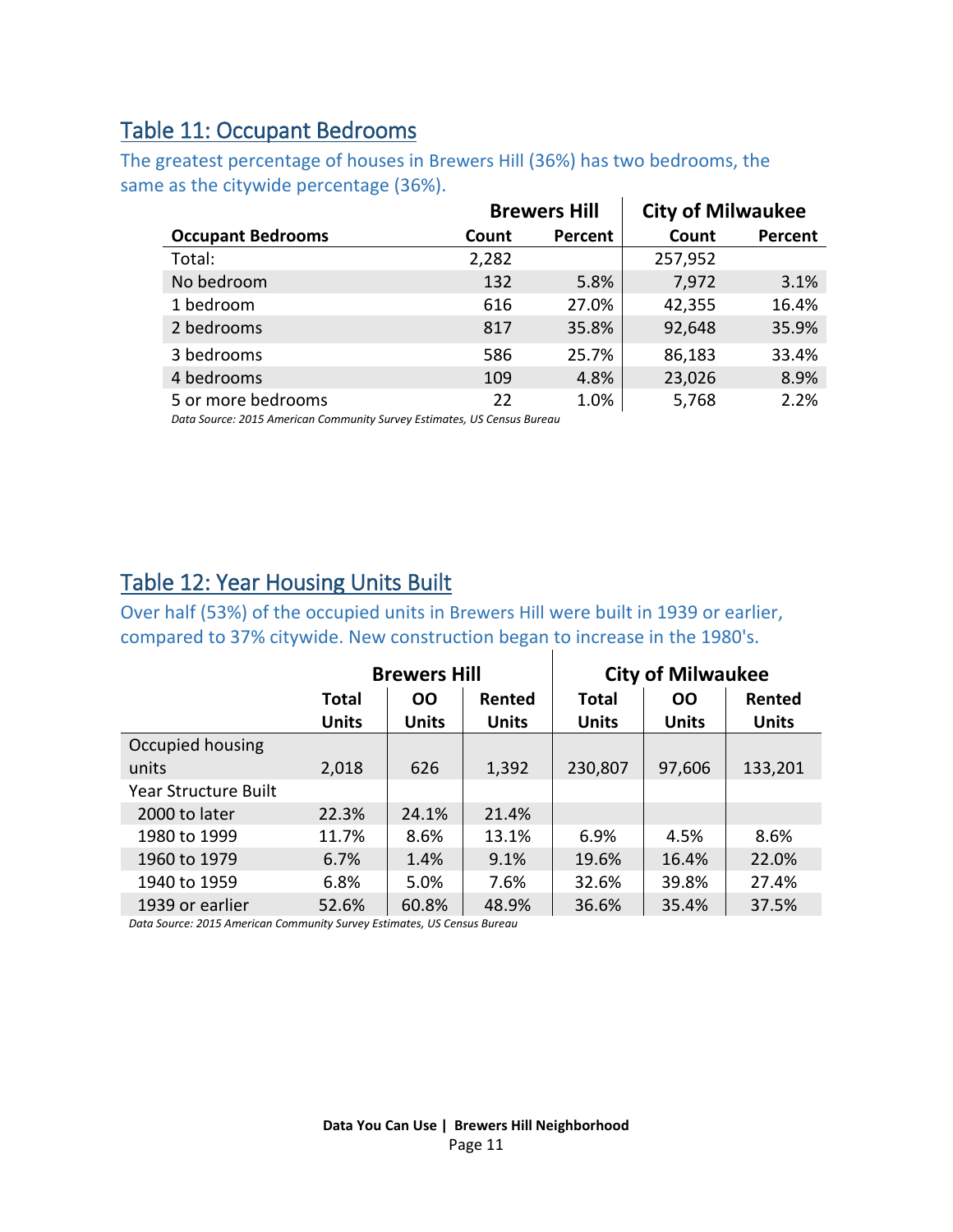### <span id="page-11-0"></span>Table 13: Rent Paid by Renters

In Brewers Hill the most common range of monthly rental rates is \$1,250- \$1,499. Citywide it is \$800-\$899.

|                    | <b>Brewers Hill</b> |         | <b>City of Milwaukee</b> |         |
|--------------------|---------------------|---------|--------------------------|---------|
| <b>Rent Paid</b>   | <b>Units</b>        | Percent | <b>Units</b>             | Percent |
| Total              | 1,392               |         | 133,201                  |         |
| With cash rent:    | 1,335               | 95.9%   | 130,767                  | 98.2%   |
| Less than \$100    | $\overline{0}$      | 0.0%    | 500                      | 0.4%    |
| \$100 to \$149     | $\overline{0}$      | 0.0%    | 310                      | 0.2%    |
| \$150 to \$199     | 19                  | 1.4%    | 673                      | 0.5%    |
| \$200 to \$249     | 32                  | 2.3%    | 3,389                    | 2.5%    |
| \$250 to \$299     | 22                  | 1.6%    | 1,820                    | 1.4%    |
| \$300 to \$349     | 5                   | 0.4%    | 1,454                    | 1.1%    |
| \$350 to \$399     | 57                  | 4.1%    | 1,854                    | 1.4%    |
| \$400 to \$449     | 4                   | 0.3%    | 2,079                    | 1.6%    |
| \$450 to \$499     | 24                  | 1.7%    | 3,161                    | 2.4%    |
| \$500 to \$549     | 24                  | 1.7%    | 4,961                    | 3.7%    |
| \$550 to \$599     | 44                  | 3.2%    | 6,501                    | 4.9%    |
| \$600 to \$649     | 56                  | 4.0%    | 7,976                    | 6.0%    |
| \$650 to \$699     | 88                  | 6.3%    | 10,591                   | 8.0%    |
| \$700 to \$749     | 84                  | 6.0%    | 11,847                   | 8.9%    |
| \$750 to \$799     | 101                 | 7.3%    | 11,547                   | 8.7%    |
| \$800 to \$899     | 163                 | 11.7%   | 19,659                   | 14.8%   |
| \$900 to \$999     | 153                 | 11.0%   | 13,269                   | 10.0%   |
| \$1,000 to \$1,249 | 149                 | 10.7%   | 17,351                   | 13.0%   |
| \$1,250 to \$1,499 | 182                 | 13.1%   | 6,684                    | 5.0%    |
| \$1,500 to \$1,999 | 92                  | 6.6%    | 3,498                    | 2.6%    |
| \$2,000 or more    | 36                  | 2.6%    | 1,203                    | 0.9%    |
| No cash rent       | 57                  | 4.1%    | 2,434                    | 1.9%    |